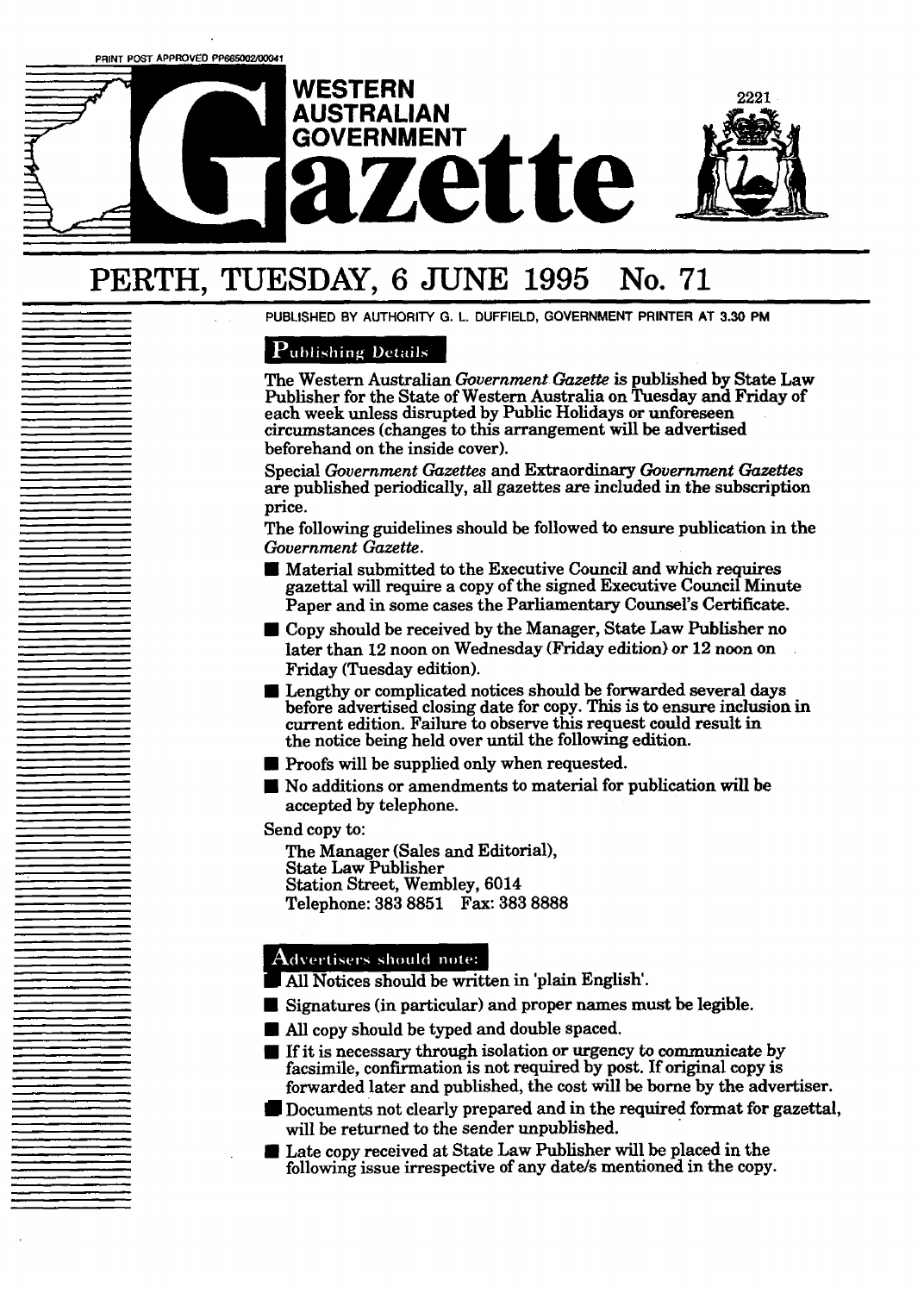#### <sup>1</sup>**IMPORTANT COPYRIGHT NOTICE**

1 @ **State of Western Australia** 

**This work is copyright. Apart from any use as permitted under the** *Copyright* **Act 1968, no part may be reproduced by any process without written permission from the Government Printer, State Law Publisher. Inquiries should be directed to the Manager, State Law Publisher, P.O. Box 38, Wembley, W.A. 6014.** 

#### **Advertising Rates and Payments**

INCREASE EFFECTIVE FROM 1 JULY 1995.

Deceased Estate notices, (per estate)-\$16.00

Real Estate and Business Agents and Finance Brokers Licences, (per notice)-\$37.30

Other Public Notices Section articles \$37.30 (except items of an exceptionally large nature, then arrangements will be made for invoicing).

All other Notices

Per Column Centimetre-\$7.40 Bulk Notices-\$137.00 per page

| <b>COUNTER SALES 1995-96</b>                                                                                                                               |        |
|------------------------------------------------------------------------------------------------------------------------------------------------------------|--------|
| (As from 1 July 1995)                                                                                                                                      |        |
|                                                                                                                                                            |        |
|                                                                                                                                                            | 2.30   |
| <b>Government Gazette-(Special)</b><br>$\mathcal{L}^{\mathcal{L}}(\mathcal{L}^{\mathcal{L}})$ , and $\mathcal{L}^{\mathcal{L}}(\mathcal{L}^{\mathcal{L}})$ |        |
|                                                                                                                                                            | 2.30   |
|                                                                                                                                                            | 4.60   |
|                                                                                                                                                            | 13.00  |
|                                                                                                                                                            | 11.60  |
|                                                                                                                                                            | 202.00 |

## **NEW CLOSING TIME FOR**  ! **GOVERNMENT GAZETTE COPY**

Customers are to note closing time for lodging gazette **copy**  with State **Law** Publisher has altered from the edition published on Friday 2 June 1995.

**The** new closing times are:

12 noon on Wednesday for the Friday edition; and 12 noon on Friday for the Tuesday edition.

If you require further information please contact Mr **John**  Thompson, phone **383** 8851.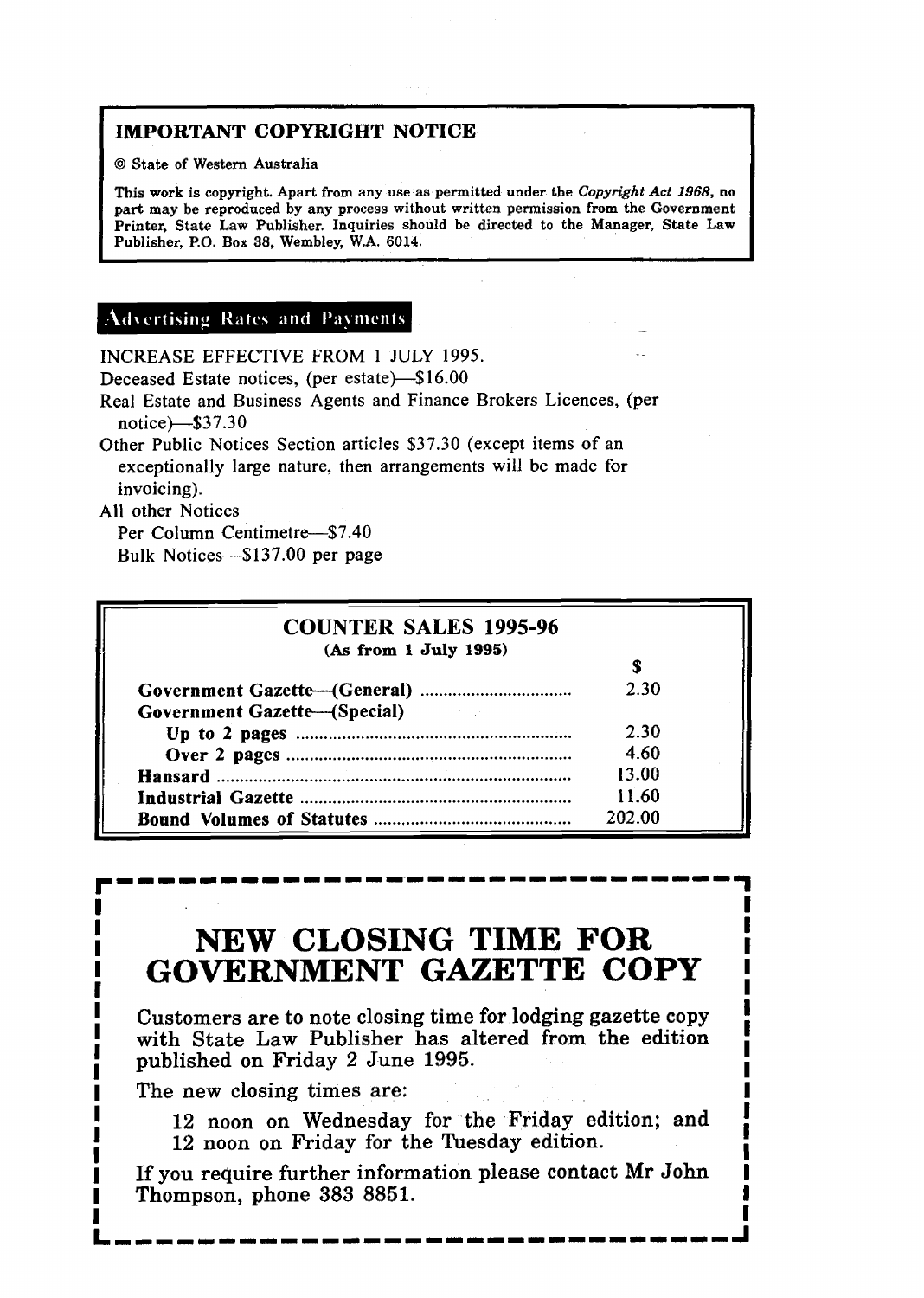#### **FISHERIES**

#### **F1401**

#### **FISHERIES ACT 1906**

#### ABALONE **LIMITED** ENTRY FISHERY **MNJIMENT** NOTICE (No **2) 1995**

Notice No. **712** 

#### FD 149/75.

Made by the Minister under section 32.

#### **Citation**

**1.** This notice may be cited as the Abalone *Limited Entry Fishery Amendment-Notice WO.* **2)** *1995.* 

#### **Principal notice**

**2.** In this notice theAbalone *Limited Entry Fishery Notice 1992\* (Notice No.* **542)** is referxed to as the principal notice.

#### **Arrangement amended**

3 . The Arrangement to the principal notice is amended by deleting Items **16 to 20A** (inclusive) **and**  substituting the following Items in the Arrangement-

- "16. Closures within the Fishery
- **17.** Reporting procedures
- 18. Disposal of product
- **19.** Transfer of licence
- **20.** Transfer of quota".

#### **Clause 2 amended**

**4.** Clause **2** of the principal notice is amended in the definition of "year" in paragraph (c), **by** deleting "20A" and substituting the following-

**"20".** 

#### **Clause 12 amended**

- **5.** Clause 12 of the principal notice is amended-
	- (a) in subclause (2), by deleting "17 (4)" and substituting--" 16 (4)"; and
	- (b) in subclause (3), by deleting "clause  $16$ " and substituting--"clauses **14, 15** and 16".

#### **Clause 14 amended**

- **6.** Clause 14 of the principal notice is amended by-
	- (a) inserting the words "or by licence" after the word "notice" where it first appears; **and**
	- (b) deleting paragraph **14** (c) and substituting the following paragraph-
	- **"(c)** a person authorised to operate in Zone 2-
		- (i) shall not take more than a combined **total** of **2,500** kilograms meat weight of **Greenlip**  and Brownlip abalone from the waters of Zone **2** in any year;
		- (ii) shall not take more than a combined total of 975 kilograms meat weight of **Greenlip** and Brownlip abalone from the waters described **in** Item 14 of the Schedule;
		- (iii) shall not continue to take Greenlip or Brownlip abalone **from** the waters described in Item 14 when the total catch of Greenlip and Brownlip abalone taken from those waters by persons authorised to operate in Zone **2** has reached **7,800 kilograms** meat weight;
		- (iv) shall not take more than a combined total of **450** kilograms meat weight of Greenlip and Brownlip abalone from the waters described in Item **15** of the Schedule;
		- (V) shall not continue to take Greenlip or Browdip abalone from the waters described in Item **15** when the total catch of Greenlip and Brownlip abalone taken from those waters by persons authorised to operate in Zone 2 has reached **3,600** kilograms meat **weight;**
		- **(vi)** shall not take more than a combined total of 312 kilograms meat weight of Greenlip and Brownlip abalone from the waters described in Item 16 of the Schedule;
		- (vii) shall not continue to **take** Greenlip and Brownlip abalone from the waters described in Item 16 when the total catch of Greenlip and Brownlip abalone taken from those waters by persons authorised to operate in Zone **2** has reached **2,500** kilograms meat weight;
		- (viii) shall not take more than a combined total of 763 kilograms meat weight of **Greenlip** and Brownlip abalone from the waters described in Item **17** of the Schedule;
		- **(ix)** shall not continue to take Greenlip and Brownlip abalone from the water described in Item 17 when the total catch of Greenlip and **Brownlip** abalone taken from those waters by persons authorised to operate in Zone 2 has xeached **6,100 kilograms** meat weight; and
		- **(X)** shall not take more than 1,000 kilograms whole weight of **Roe's** abalone in **any year;**  and **<sup>n</sup>**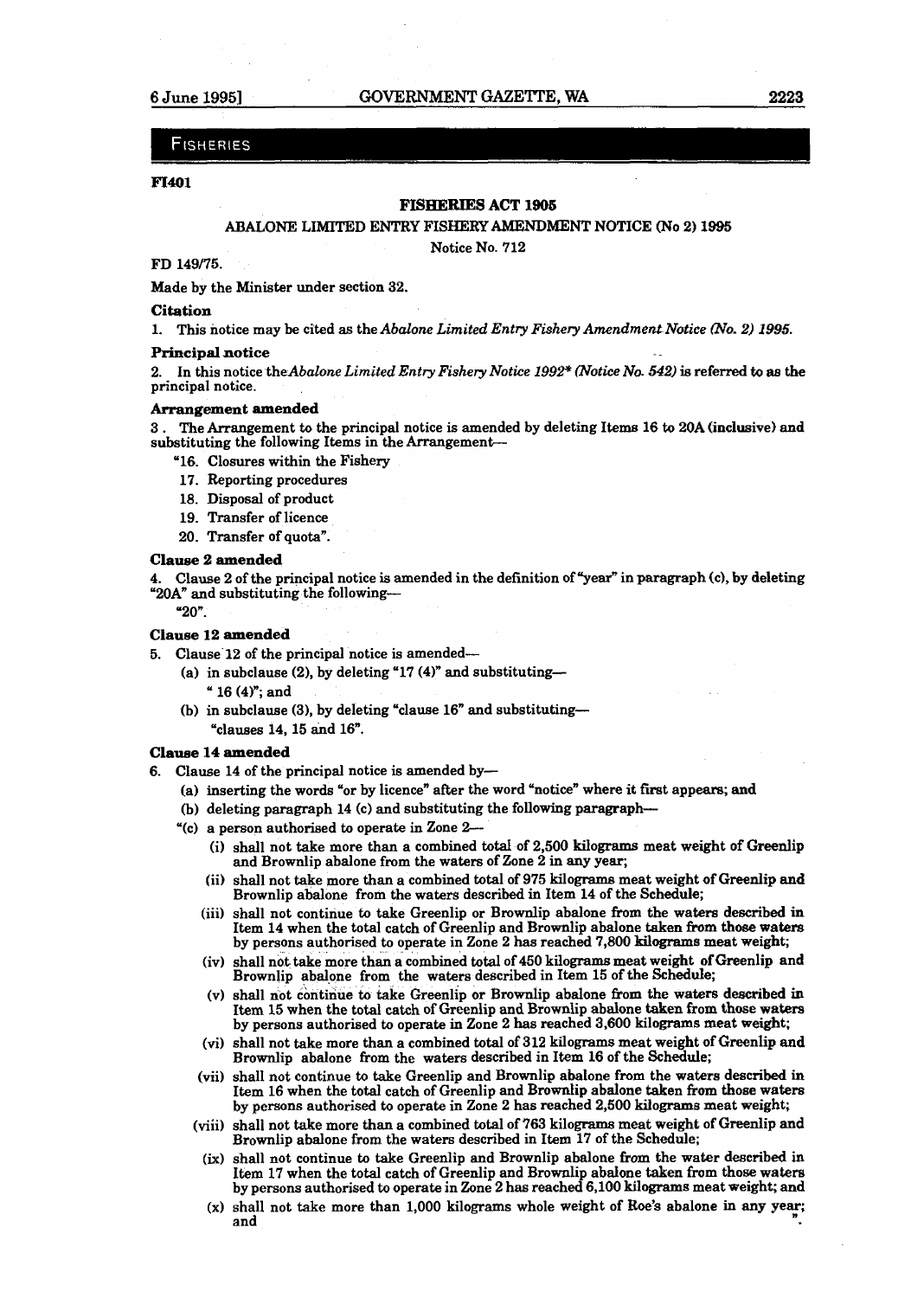#### **Clause l6 repealed**

**7.** The principal notice **is** amended by repealing clause 16.

#### **Clause** 17 **renumbered**

**8.** Clause 17 of the principal notice is amended by renumbering it as clause 16.

#### **Clause l8 renumbered**

9. Clause 18 of the principal notice is amended by renumbering it as clause 17.

#### **Clause IS renumbered**

10. Clause 19 of the principal notice is amended by renumbering it as clause 18.

#### **Clause 20 renumbered**

11. Clause 20 of the principal notice is amended by renumbering it as clause 19. -

#### **Clause 20A repealed and Clause 20 added** . -

**12.** The principal notice is amended by repealing clause 20A and adding the following clause **as**  clause **20-** 

#### **'Transfer of quota**

20. (1) Notwithstanding sub subparagraphs 14 (d) (i) A, 14 **(d)** (ii)A, 14 (d) **(iii)Aand** 14 (d) (iv) A but subject to subclause 20 (21, a person authorised to operate in **Zone** 3 may, for the **balance** of any year, transfer, swap or exchange, any quota remaining for the **balance** of that year, **being** no less than 250 kilograms of quota (or multiple thereof) to any other person authorised to operate in Zone 3, and the licences shall be endorsed accordingly.

(2) A person authorised to operate in Zone 3 shall not, by the transfer, swap or exchange of quota, be entitled to more quota than is authorised by subparagraph 14 (d) (v) to be taken by one licensee.

(3) Notwithstanding subparagraphs 14 (c) (3, 14 (c) (iv), 14 (c) **(vi)** and 14 (c) (viii) but subject to subclause 20 (41, a person authorised to operate in Zone 2 may, for the balance of any year, transfer, swap or exchange, any quota remaining for the balance of that year, being no less than 1 kilogram of quota (or multiple thereof) to any other person authorised to operate in Zone 2, **and**  the licences shall be endorsed accordingly.

(4) A person authorised to operate in Zone 2 shall not, by the transfer, swap or exchange of quota, be entitled to more quota than is authorised by subparagraph 14 (c) **(i)** to be taken by one licensee.

(5) When quota is transferred, swapped or exchanged under subclause (1) or subclause (31, the transferee shall take no more than the amount of abalone which the transfer or would **have** been entitled to take for the remainder of the quota year had the transfer, swap or exchange not taken place.

#### **Clause 22 amended**

13. Clause **22** of the principal notice is amended by deleting "20" and substituting-

"19".

#### **Schedule 1 amended**

14. Schedule 1 of the principal notice is amended by-

(a) deleting Item 13 and substituting the following as Item 13-

'13 . All waters bounded by a line commencing at the intersection of 34'16'48" south latitude and the high water mark; thence generally south west to the intersection of 34'17'36" south latitude and  $115^{\circ}02'20"$  east longitude; thence generally south east to the intersection of  $34^{\circ}21'24''$  south latitude and  $115^{\circ}06'18''$  east longitude; thence generally north east to the intersection of 34'20'42" south latitude and the high water mark; thence generally north west along the high water mark to the commencement point. "; and

(b) adding the following Items as Items 14 to **17-** 

- '14. All waters on the west and south coast of the state lying between the **main** jetty at Busselton and Black Point,
- 15. All waters on the south coast of the state lying between Black Point and Cliffy Head.
- 16. All waters on the south coast of the state lying between Cliffy Head and Point Charles.
- 17. **All** waters on the south coast of the **state** lying between Point **Charles** and Shoal Cape.".

[\* *Published in the Gazette of 14 August 1992. For amendments to l February 1995, see Notice No. 605 published in the Gazette of 17 September 1993, Notice No. 630 published in the Gazette of l9 November 1993, Notice No. 632 published in the Gazette of 17 December 1993, Notice No. 651 published in the hette of 20* **May** *1994, Notice No. 666published in the Gazette of 22 July 1994, Notice No. 674 published irt the Gazette of 16 September 1994, Notice No. 690 published in the Gazette of 7October 1994, Notice No. 690published in the Gazette of 20 December* **1994** *and Notice No. 696published* **in** *the Gazette of 20 April 1995.* **<sup>l</sup>**

**Dated** this 1st day of June 1995.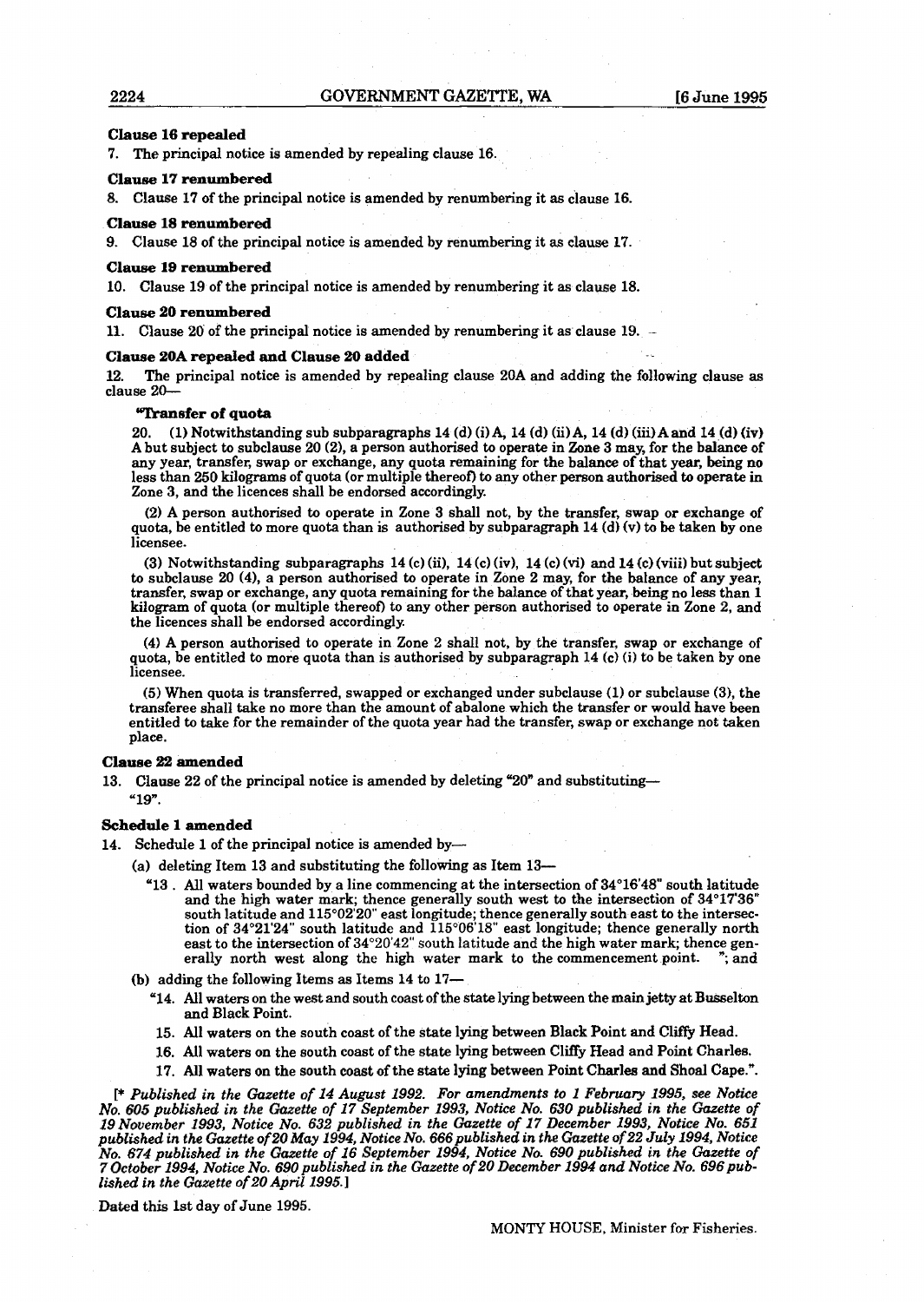#### **LOCAL GOVERNMENT**

#### **LG401**

#### **LOCAL GOVERNMENT ACT 1960**

**FORM** No. **1** 

#### *Municipality* of *the City of Kalgoorlie-Boulder*  NOTICE REQUIRING **PAYMENT** OF **RATES** PRIOR TO **SALE**

The several registered proprietors or owners in fee simple, or persons appearing by the last memorial in the Office of the Registrar of Deeds to be seized of the fee simple respectively of the several pieces of land described in the third column of the Appendix to this notice and persons appearing in the **Regis**ter **Book** or by memorial in the Omce of the Registrar of Deeds to have respectively **an estate** or interest in the land, and whose names appear in the first column of the Appendix to this notice.<br>Take notice that—

- **(1)** Default has been made in payment to the council of the abovementioned Municipality of a rate charged on the several pieces of land described in the third column of the Appendix to this Notice; and the default has continued in respect of each separate piece of land for a period greater than three years;
- **(2)** The total amount owing to the council in respect of rates **and** other amounts charged on each piece of land is shown in the second column of the Appendix set opposite the description of that piece of land;
- **(3)** Payment of these amounts representing rates, or other is hereby required; and
- **(4)** In default of payment, the piece of land will be offered for sale by public auction after the expiration of one hundred and five days from the date of service of this notice at a time appointed by the council.

The pieces of land in respect of which the rates specified in the second column of the Appendix are owing are those severally described in the third column of the Appendix and set opposite the respective amounts so specified.

Dated the 1st day of June **1995.** 

#### L. P. STRUGNELL, **nwn** Clerk.

| <b>Names of Registered Proprietors</b><br>or Owners and also of all the<br>Persons having an Estate or<br>Interest in the land | Amount owing showing<br>separately the amount<br>owing as Rates, and any<br>other Amount owing | Description of the several<br>pieces of Land referred to                                      |
|--------------------------------------------------------------------------------------------------------------------------------|------------------------------------------------------------------------------------------------|-----------------------------------------------------------------------------------------------|
| Joseph Holuian                                                                                                                 | \$2679.72                                                                                      | 188 Dwyer Street. Boulder. Boul-<br>der Town Lot 1450 Volume 253<br>Folio 138                 |
| <b>James McAlpine</b>                                                                                                          | \$4 160.85                                                                                     | 7 Campbell Street, Kalgoorlie<br>Portion of Kalgoorlie Lot R1064<br>Volume 442 Folio 157      |
| Henry Bylund                                                                                                                   | \$2679.72                                                                                      | 6 Milton Street, Boulder, Boul-<br>der Lot 2546 Volume 495 Folio<br>136                       |
| Alexander McDonald                                                                                                             | \$3849.40                                                                                      | 3 McLaren Street, Boulder, Boul-<br>der Lot 1342 Volume 425 Folio 9                           |
| Harold Seddon                                                                                                                  | \$2679.72                                                                                      | 2E Victoria Street, Kalgoorlie,<br>Kalgoorlie Lot 3 of 509 Volume<br>550 Folio 196            |
| Dianne Margaret Kelly                                                                                                          | \$3 440.34                                                                                     | 131 Piesse Street, Boulder, Por-<br>tion of Boulder Town Lot 196<br>Volume 1541 Folio 005     |
| May Evelyn Mann                                                                                                                | \$2 046.99                                                                                     | 89A Hopkins Street, Boulder,<br>Boulder Town Lot R471 Volume<br>684 Folio 27                  |
| <b>Sarah Peters</b>                                                                                                            | \$2679.72                                                                                      | 178 Wittencom Street, Boulder<br>Lot 1194 Volume 410 Folio 47                                 |
| <b>Annette Rose McKay</b>                                                                                                      | \$2 791.45                                                                                     | 55 Collins Street, Kalgoorlie,<br>Portion of Kalgoorlie Town Lot<br>R17 Volume 1562 Folio 447 |
| Maude Annie Hinchcliffe                                                                                                        | \$3846.90                                                                                      | 100 Dwyer Street, Boulder, Boul-<br>der Town Lot R501 Volume 258<br><b>Folio 113</b>          |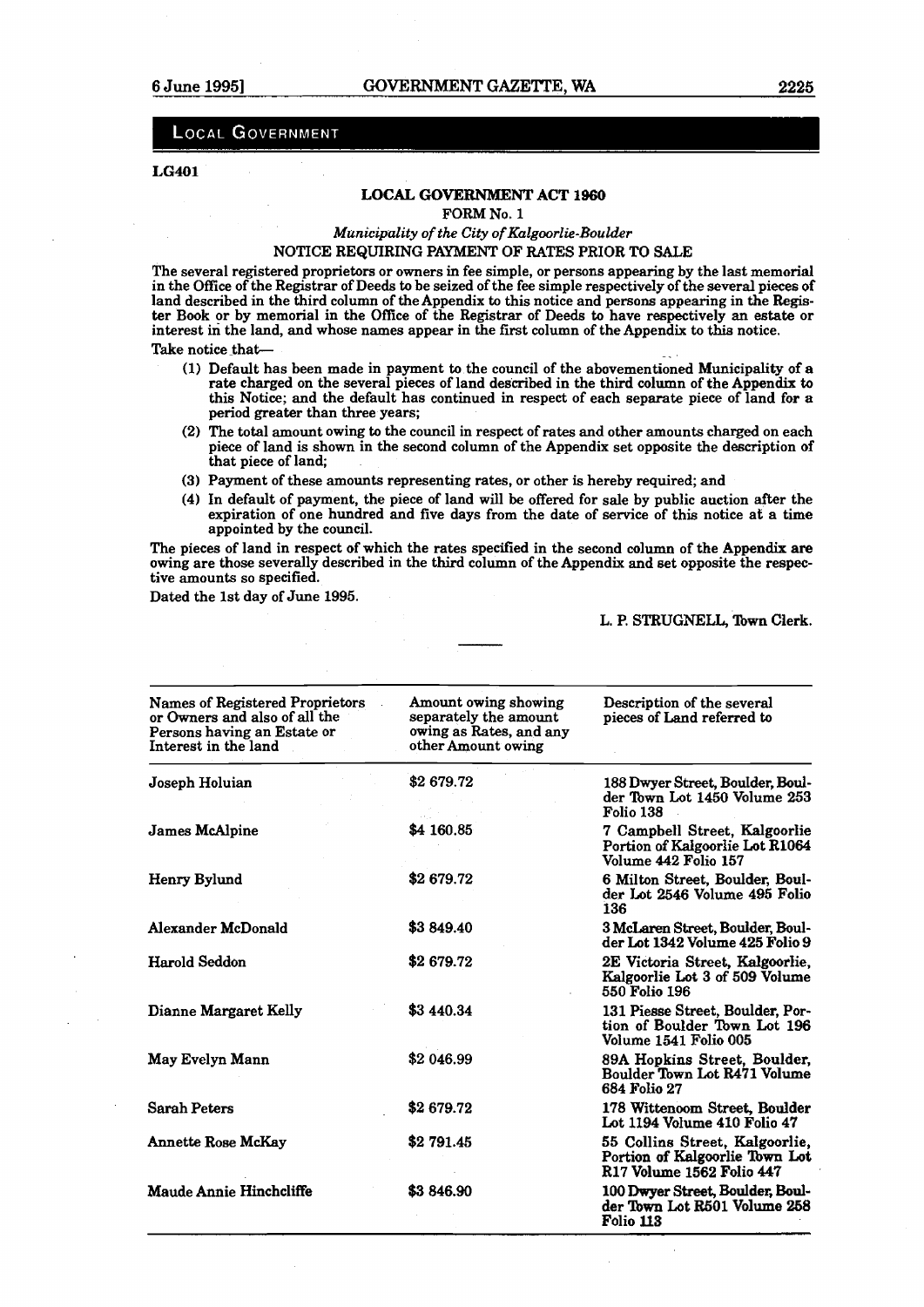| Names of Registered Proprietors<br>or Owners and also of all the<br>Persons having an Estate or<br>Interest in the land | Amount owing showing<br>separately the amount<br>owing as Rates, and any<br>other Amount owing | Description of the several<br>pieces of Land referred to                                                                    |
|-------------------------------------------------------------------------------------------------------------------------|------------------------------------------------------------------------------------------------|-----------------------------------------------------------------------------------------------------------------------------|
| <b>Michael Critchley</b>                                                                                                | \$3 253.77                                                                                     | 20 Dwyer Street, Boulder, Por-<br>tion of Boulder Town Lot 361<br>Volume 310 Folio 63                                       |
| John Smith                                                                                                              | \$3 106.03                                                                                     | 24A Dwyer Street, Boulder, Por-<br>tion 1 of Boulder Town Lot 359<br>Volume 194 Folio 162                                   |
| Garon Pty Ltd                                                                                                           | \$1926.35                                                                                      | 46 Great Eastern Highway,<br>Kalgoorlie, Portion of Somerville<br>Lot 65 and being Lot 8 the sub-<br>ject of Diagram 69938. |

**LG901** 

#### **LOCAL GOVERNMENT ACT 1960**

*Shire of Chapman Valley* 

#### NOTICE OF **INTENTION** TO BORROW

Proposed Loan No. **79** of **\$112 500**  Pursuant **to** section **610** of the **Local** Government Act **1960** the Shire of Chapman Valley hereby gives

the notice that it intends to borrow money by sale of a debenture on the following terms and for the following purpose-

\$112 500 repayable at the ofice of the Council, Nabawa over a period of four (4) years repayable in equal half yearly instalments of principal and interest.

Purpo8e-Purchase of Staff Housing-Nabawa.

**Estimates** as required by section **609** of the Act are open for inspection at the office of the Cound during normal office hours for a period of 35 days following the publication of **this** notice.

> N. P. J. EXTEN, President. R. A. **SCOTT, Shire Clerk.**

#### **WATER AUTHORITY**

**WA301** 

#### **WATER AUTHORITY ACT 1984**

#### WATER AUTHORITY VESTING ORDER (No. **3)** of **1995**

Made by His Excellency the Governor in Executive Council under section **8(3).** 

#### **Citation**

**1. This** order may be cited **as** the Water Authority Vesting Order (No. 3) of **1995.** 

#### **Vesting of Interest in land**

**2. The** interest of Minister for Works **as** Grantee of **an** easement over that part of the **land**  specified hi Schedule **1** shall be vested in Water Authority of Weatern Australia of 629 Newcaetle Street, Leederville.

#### **Ve8ting of Interest in Land**

3. The interest of Her Majesty Queen Elizabeth the Second as Registered Proprietor of an estate in fee simple of the land described in Schedule 2 shall be vested in the Water Authority of Western Australia of **629** Newcastle Street, Leederville.

#### Schedule **1**

Portions of Wellington Location 1 and being that part of Lot 211 on Diagram 64207 as is delineated and marked 'A' on the **map** in the **margin** to the Second Schedule and being **patt** of the land comprised in Certificate of Title Volume **1999** Folio 897.

#### Schedule 2

Portion of Wellington Location 1 and being Lot 281 the subject of Diagram 64329 and being the whole of the land comprised in **Certificate** of Title Volume **1647 Folio 480.**  By **Hie** Excellency'8 **Command,** 

J. **PRXTCHARD,** Clerk of the **Council.**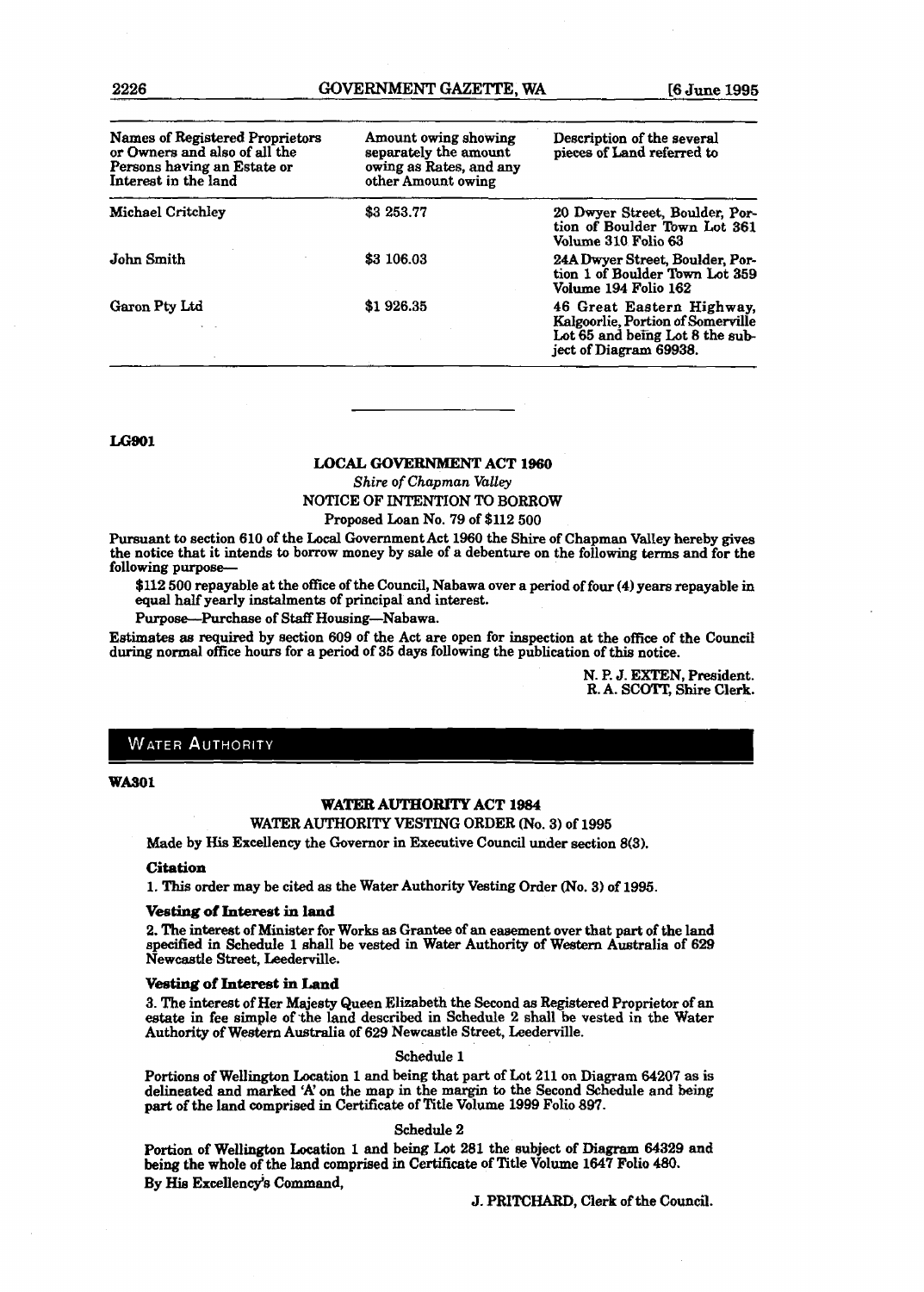#### **WA401**

#### Water Authority of Western Australia **COUNTRY TOWNS SEWERAGE ACT 1948**

*Dumpier Sewerage* 

#### Notice of Acquisition

#### **F10481.**

The Water Authority of Western Australia under the provisions of section 11(3) of the Country Towns Sewerage Act **1948** at the request of Hamersley Iron Pty **Ltd has** with the approval of His Excellency the Governor by and with the advice and consent of the Executive Council acquired that part of the sewerage works of Hamersley Iron Pty **Ltd** comprising the boundary connections through which sew-age is conveyed to the sewers of Hamersley Iron Pty Ltd from drains located within the land **and**  detailed on the schedule hereunder.

#### J. I. GILL, **Managing** Director.

#### Schedule *lbwn of Dumpier As* at **30** June **1995**

| Lot    | Street               | Vol. | Folio |
|--------|----------------------|------|-------|
| 12/347 | Hill Rd              | 1715 | 736   |
| 10/356 | <b>Hampton Dve</b>   | 1715 | 794   |
| 193    | <b>Forrest Crs</b>   | 1905 | 948   |
| 18     | Minilya Crs          | 1905 | 828   |
| 170    | Warburton Crs        | 1906 | 974   |
| 245    | Hartog Crs           | 1907 | 34    |
| 27     | De Grey Crs          | 1906 | 837   |
| 231    | Flynn Crs            | 1907 | 21    |
| 35     | <b>Ashburton Crs</b> | 1906 | 845   |
| 24B    | Minilya Crs          | 1906 | 871   |
| 155    | Giles Crs            | 1906 | 945   |

**WA402** 

#### Water Authority of Western Australia **COUNTRY TOWNS SEWERAGE ACT 1948**

*Pambutdoo Sewerage*  Notice of Acquisition

#### **F10481.**

The Water Authority of Western Australia under the provisions of section **11(3)** of the Country lbwns Sewerage Act **1948** at the request of Hamersley Iron Pty Ltd has with the approval of **His** Excellency the Governor by and with the advice and consent of the Executive Council acquired that part of the sewerage works of Hamersley Iron Pty **Ltd** comprising the boundary connections through which sewage is conveyed **to** the sewers of Hamersley Iron Pty **Ltd** from **drains** located within the land and detailed on the schedule hereunder.

#### **3.** I. **GILL, Managing Director.**

|     | Schedule             |      |       |
|-----|----------------------|------|-------|
|     | Town of Paraburdoo   |      |       |
|     | As at 30 June 1995   |      |       |
| Lot | Street               | Vol. | Folio |
| 224 | <b>Chichester St</b> | 1703 | 538   |
| 306 | Samson               | 1703 | 646   |
| 283 | Ashburton            | 1703 | 687   |
| 410 | De Coursey           | 1703 | 774   |
| 246 | <b>Barrow</b>        | 1703 | 560   |
| 136 | Gascoyne             | 1703 | 239   |
| 415 | De Coursey           | 1703 | 779   |
| 391 | <b>Bruce</b>         | 1703 | 755   |
| 396 | <b>Bruce</b>         | 1703 | 760   |
| 398 | Bruce                | 1703 | 746   |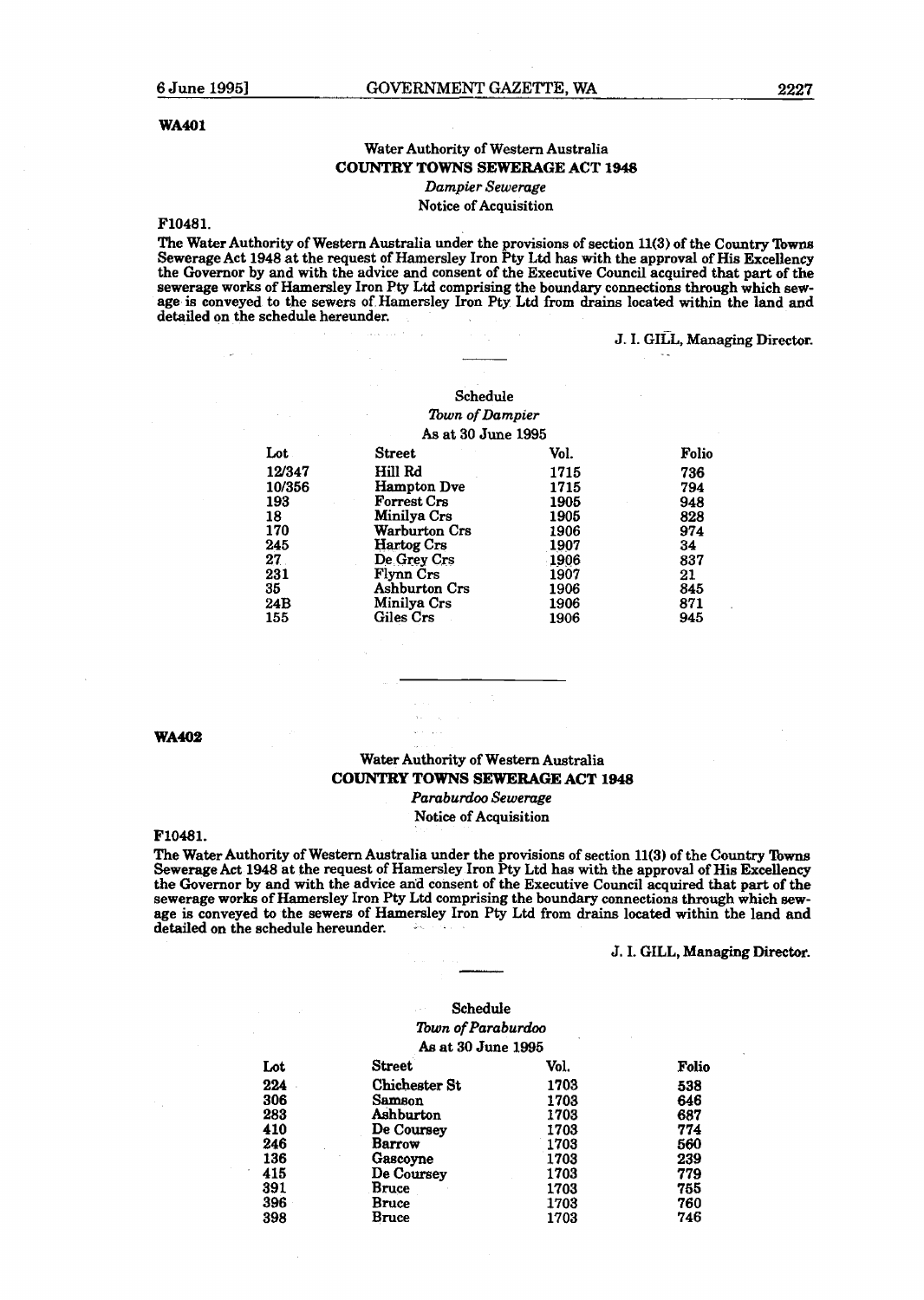#### **WA403**

#### Water Authority of Western Australia **COUNTRY TOWNS SEWERAGE ACT 1948**

#### *lbm Price Sewerage*

#### Notice of Acquisition

#### F10481.

The Water Authority of Western Australia under the provisions of section ll(3) of the Country **Towns**  Sewerage Act 1948 at the request of Hamersley Iron F%y **Ltd has** with the approval of **His** Excellency the Governor by and with the advice and consent of the Executive Council acquired that part of **the**  sewerage works of Hamersley Iron Pty Ltd comprising the boundary connections through which **sew**age is conveyed to the sewers of Hamersley Iron Pty **Ltd from drains** located within the land and detailed on the schedule hereunder.

#### J. I. **GILL, Managing** Director.

#### Schedule

#### *lbwn* **of** *lbm Price*  As at 30 June 1995

| Lot  | Street        | Vol. | Folio |
|------|---------------|------|-------|
| 62   | Pine St       | 1725 | 144   |
| 88   | Oleander St   | 1725 | 170   |
| 92   | Oleander St   | 1725 | 174   |
| 95   | Oleander St   | 1725 | 177   |
| 125  | Cedar St      | 1715 | 375   |
| 150  | Cedar St      | 1715 | 400   |
| 259  | Poinciana St  | 1715 | 462   |
| 271  | Carob St      | 1715 | 474   |
| 275  | Carob St      | 1715 | 478   |
| 305  | Bauhinia St   | 1715 | 493   |
| 326  | Palm St       | 1715 | 526   |
| 424  | Hibiscus St   | 1715 | 348   |
| 449  | Hibiscus St   | 1715 | 285   |
| 559  | Algona St     | 1746 | 416   |
| 791  | Kulai St      | 1746 | 351   |
| 806  | Kulai St      | 1746 | 366   |
| 817  | Kulai St      | 1746 | 377   |
| 1063 | Ceron St      | 1705 | 007   |
| 10   | Ingerup St    | 1792 | 018   |
| 40   | Weelamurra St | 1717 | 551   |
| 94   | Oleander St   | 1725 | 176   |
| 653  | Kiah St       | 1725 | 563   |
| 42   | Wattle St     | 1722 | 110   |
| 288  | Carob St      | 1715 | 485   |
| 614  | Boolee St     | 1722 | 546   |
| 1128 | Warrina St    | 1708 | 192   |

#### **WA404**

#### Water Authority of Western Australia

#### **COUNTRY** AaEAS **WATEIL SUPPLY ACT 1947**

#### *Dampier Water Supply*

#### Notice of Acquisition

#### F10482.

The Water Authority of Western Australia under the provisions of section 39A(1) of the Country Areas<br>Water Supply Act 1947 at the request of Hamersley Iron Pty Ltd has acquired that part of the water worb of Hamersley Iron **Pty Ltd** comprising the boundary service pipes, fittings and meters **through water** is conveyed **from** the reticulation pipes of **Hamemley Ion Pty Ltd** to **the** land detailed on the schedule hereunder.

**J.** I. **GIU, Managing** Director.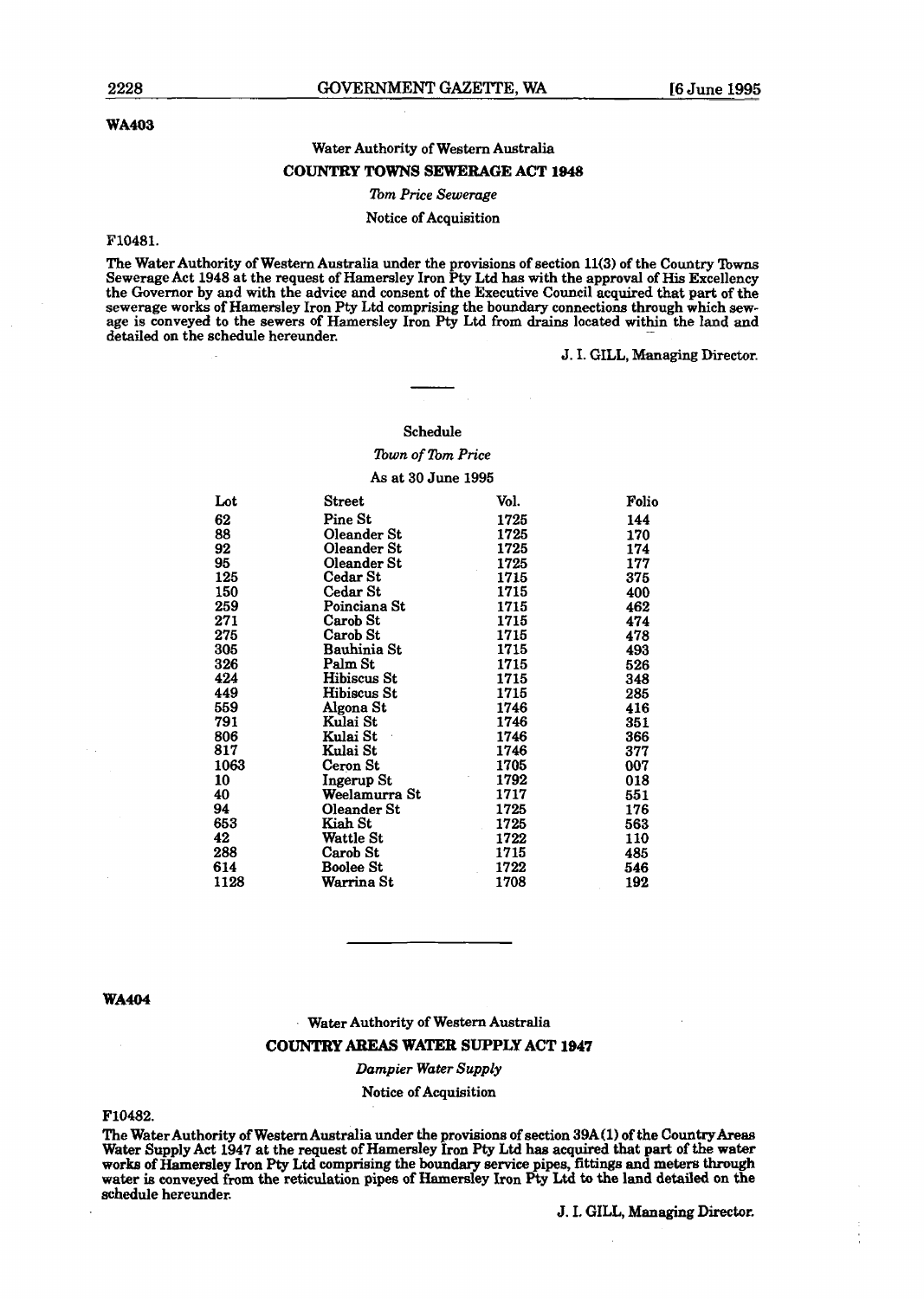| <b>Street</b>        | Vol.        | Folio                                 |
|----------------------|-------------|---------------------------------------|
| Hill Rd              | 1715        | 736                                   |
| <b>Hampton Dve</b>   | 1715        | 794                                   |
| <b>Forrest Crs</b>   | 1905        | 948                                   |
| Minilya Crs          | 1905        | 828                                   |
| Warburton Crs        | 1906        | 974                                   |
| Hartog Crs           | 1907        | 34                                    |
|                      | 1906        | 837                                   |
| Flynn Crs            | 1907        | 21                                    |
| <b>Ashburton Crs</b> | 1906        | 845                                   |
| Minilya Crs          | 1906        | 871<br>--                             |
| Giles Crs            | 1906        | 945<br>المتعاملة                      |
|                      | De Grey Crs | Town of Dampier<br>As at 30 June 1995 |

#### Schedule *lbwn* of *Dumpier*

#### **WA405**

#### Water Authority of Western Australia

#### **COUNTRY** AREAS **WATER SUPPIX ACT 1947**

#### *Paraburdoo* **Water** *Supply*

#### Notice of Acquisition

#### **F10482.**

The WaterAuthority of Western Australia under the provisions of section **39A (1)** of the **CountryAreas**  Water Supply Act **1947** at the request of Hamersley Iron Pty **Ltd** has acquired that **part** of **the** water works of Hamersley Iron Pty **Ltd** comprising the boundary **service** pipes, fittings **and** meters through water is conveyed from the reticulation pipes of Hamersley Iron **Pty Ltd** to the land detailed on the schedule hereunder.

#### 3. I. GILL, **Managing** Director.

#### Schedule *'Ibwn* **of** *Pamburdoo*  As at **30** June **1996**

| Lot | <b>Street</b>        | Vol. | Folio |
|-----|----------------------|------|-------|
| 224 | <b>Chichester St</b> | 1703 | 538   |
| 306 | Samson               | 1703 | 646   |
| 283 | Ashburton            | 1703 | 687   |
| 410 | De Coursey           | 1703 | 774   |
| 246 | <b>Barrow</b>        | 1703 | 560   |
| 136 | Gascoyne             | 1703 | 239   |
| 415 | De Coursey           | 1703 | 779   |
| 391 | Bruce                | 1703 | 755   |
| 396 | Bruce                | 1703 | 760   |
| 398 | Bruce                | 1703 | 746   |

#### **WA406**

#### Water Authority of Western Australie

#### **COUNTRY** AREAS **WATER** *8UPPJ.X* **ACT 1947**

#### *lbm Price Water Supply*

#### Notice of Acquisition

**F10482.** 

The Water Authority of **Western** Australia under the provisions of section 39A **(1)** of the CountryArem Water Supply Act 1947 at the request of Hamersley Iron Pty Ltd has acquired that part of the water<br>works of Hamersley Iron Pty Ltd comprising the boundary service pipes, fittings and meters through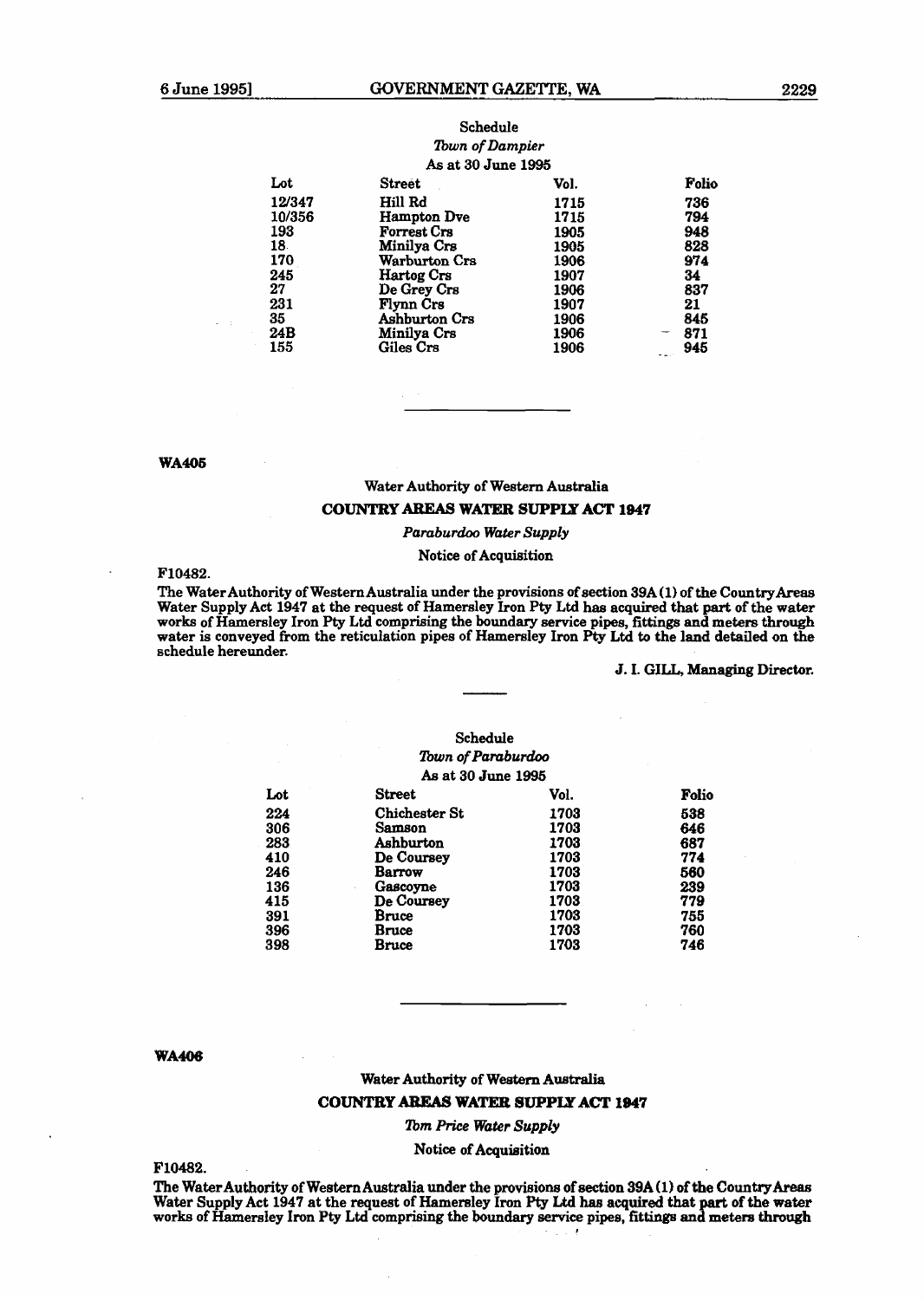**water is** conveyed from the reticulation pipes of Hamersley Iron Pty Ltd to the land detailed on the schedule hereunder.

#### J. I. **GILL, Managing Director.**

#### Schedule *lbwn* **of** *lbm* Price As at 30 **June 1995**

| Lot        | Street           | Vol.  | Folio |
|------------|------------------|-------|-------|
| 62         | Pine St          | 1725  | 144   |
| 88         | Oleander St      | 1725  | 170   |
| 92         | Oleander St      | -1725 | 174   |
| 95         | Oleander St      | 1725  | 177   |
| 125        | Cedar St         | 1715  | 375   |
| <b>150</b> | Cedar St         | 1715. | 400   |
| 259        | Poinciana St     | 1715  | 462   |
| 271        | Carob St         | 1715  | 474   |
| 275        | Carob St         | 1715  | 478   |
| 305        | Bauhinia St      | 1715  | 493   |
| 326        | Palm St          | 1715  | 526   |
| 424        | Hibiscus St      | 1715  | 348   |
| 449        | Hibiscus St      | 1715  | 285   |
| 559        | Algona St        | 1746  | 416   |
| 791        | Kulai St         | 1746  | 351   |
| 806        | Kulai St         | 1746  | 366   |
| 817        | Kulai St         | 1746  | 377   |
| 1063       | Ceron St         | 1705  | 007   |
| 10         | Ingerup St       | 1792  | 018   |
| 40         | Weelamurra St    | 1717  | 551   |
| 94         | Oleander St      | 1725  | 176   |
| 653        | Kiah St          | 1725  | 563   |
| 42         | Wattle St        | 1722  | 110   |
| 288        | Carob St         | 1715  | 485   |
| 614        | <b>Boolee St</b> | 1722  | 546   |
| 1128       | Warrina St       | 1708  | 192   |
|            |                  |       |       |

#### PUBLIC NOTICES

#### **ZZW)1**

#### **TRUSTEES ACT 1982**

Claims against the estate of Dorothy May **Bray,** late of **31262** Albany Highway, Albany who died on **24** March **1W** should **be** lodged with the Executors, PO Box **485,** Albany, before **30** June **1995** after which **date** the **assets** will be distributed having regard only to the claims **received.** 

 $\alpha$  -  $\alpha$  -  $\alpha$ 

**HAYNES ROBINSON.** 

#### **22202**

#### **TRUSTEES ACT 1962**

#### **STATUTORY NOTICE** TO CREDITORS

Creditors and other persons having claims (to which section 63 of the Trustees Act 1962 and amendments **thereto** relate) in respect of the estates of the undexmentioned deceased **persons** are required by the personal representatives of care of Messrs. Corser & Corser, 1st Floor, 256 Adelaide Terrace, Perth to end particulars of their claims to **them within** one month **from** the date of publication **of** this **notice** at the expiration of which time the personal representatives may convey or distribute the **assets having** regard only to the claims of which they **have** then had notice,

Coey, Wayne Thornas, late of **92** Ewen **Street,** Scarborough, Plant Mechanic, died on 20 **February** 1995. **Friedman, Erena** Alice, late of **S8** Gugeri **Street,** Claremont, **died** on 2 May 1995.

Kildahl, Alan Ernest Roy, late of 17/295 Harborne Street, Glendalough, Retired Accountant, died on **11 January 1995.** 

McGlashan, Mchaele Margaret Elizabeth, late **of 36/128** Bibra **Drive, Bibra Lake,** Widow, **died** on **6 December 1994.**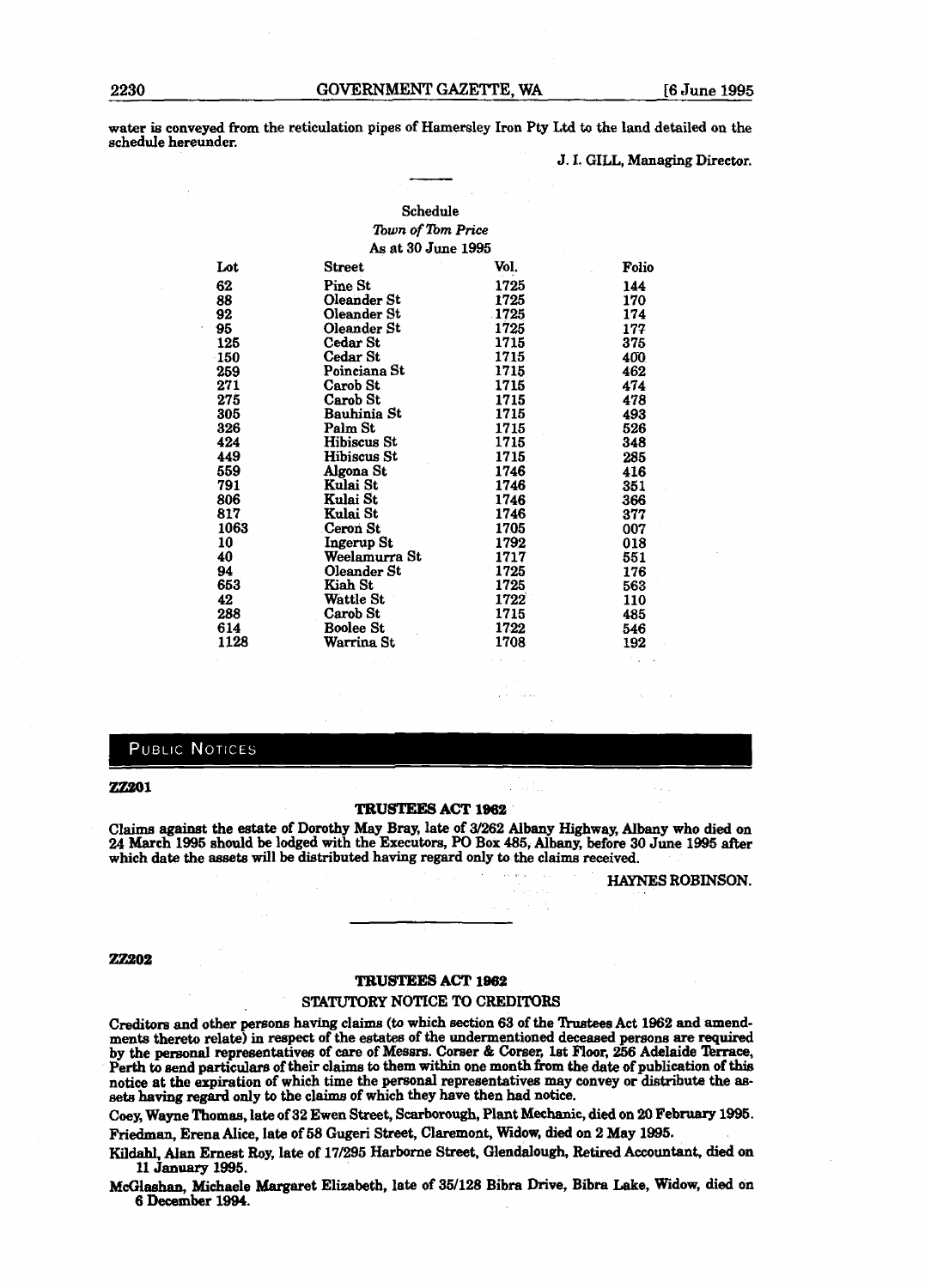Norris, Rose Marie, late of 39 Lpdhurst Street, Dianella, **Mental** Health **Nurse, died on 16 December**  1994.

Smart, Ronald Stanford, late of 952 Pinjar Road, Pinjar, Teacher, died on 28 October 1994.

Qdeman, Frank William Edward, late of **Sandstrom** Nursing Home, **NedIands,** Retired Chartered Engineer, died on 8 May 1995.

Dated this 29th day of May 1995.

**CORSER & CORSER.** 

#### **ZZ401**

#### **NOTICE OF RETIREMENT**

Notice is hereby given that the partnership previously subsisting **between Wayne** Francis **Henry** Spry and Mary Michelle Spry and Lucas Heijn and Lucille EHen Heijn **carrying** on **business as Wholesale**  Cut-n-Cote at Katanning has been dissolved by mutual consent as from 31st **May** 1995 **so** far **as**  concerns the Heijns who retire from the said firm.

Dated the 1st day of June 1995.

**W. F. H. SPRY. M. M. SPRY.**  L. **HELJN**. **L. E. HEIJN.** 

## NOW AVAILABLE !!

## Order your Bound Volumes of Government Gazette 1995

**An** attractively presented **set** of 4 Bound VoIumes of **Government** Gazette

For Government Departments and private **firms** who presently **arrange**  binding for their copies of Government **Gazettes,** the **State Law**  Publisher **is** now offering a subscription **covering4 Quarteriy Vdumes**  at a **cost** of **\$808.00.** 

The **Gazettes** will be bound in black cloth with gold foil lettering on the spine and personalised by the addition of the client's **name** in **gold**  lettering on the front cover.

#### **PLEASE NOTE**

On the rare occasion where **extra gazettes m** published in one **quarter,**  a fifth volume **may** be required. In this **instance** an invoice will **be**  issued to recoup the binding costs only of S **105.00** over and **above the**  subscription.

> **For further information please** contact: **State Law Publisher Telephone: 383 885 1**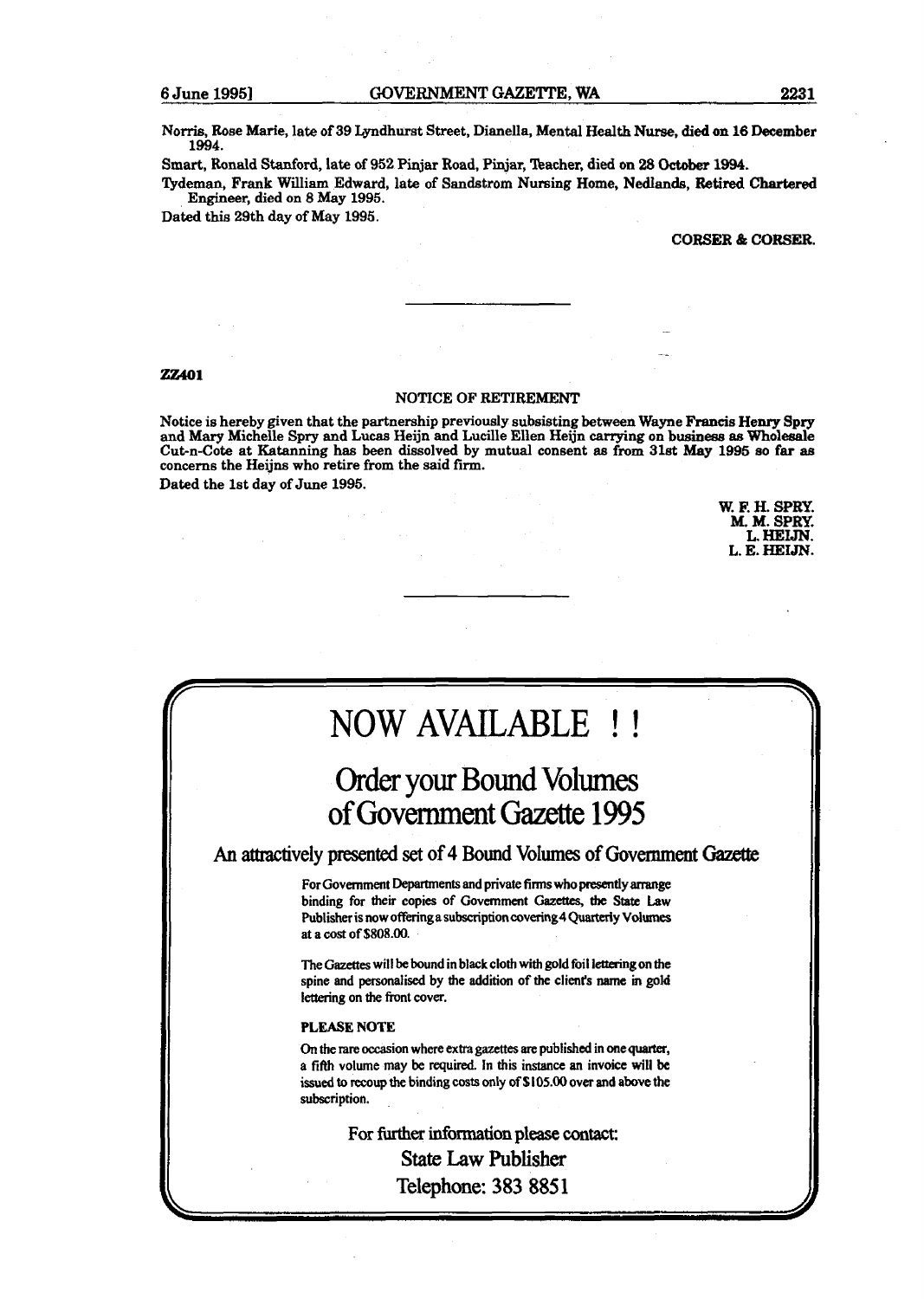**2232 GOVERNMENT GAZETTE, WA [6 June 1995** 

#### **WESTERN AUSTRALIA**

### **NURSES ACT 1992**

**\*Price: \$6.40 Counter Sales Plus Postage on 150 grams** 

## **NURSES RULES 1993**

**\*Price: \$5.00 Counter Sales** 

**Plus Postage on 80 grams** 

\* Prices subject to change on addition of amendments.

#### **CLAIMS FOR MISSING ISSUES**

#### **(SUBSCRIPTION ITEMS)**

For a claim to be recognised as valid, written notification must be lodged at State Law Publisher, within 28 days of publication of the missing item. Claims lodged after this date will attract payment in full.

|                                                                                   |        | <b>STATE LAW PUBLISHER</b>                                                        |        |
|-----------------------------------------------------------------------------------|--------|-----------------------------------------------------------------------------------|--------|
|                                                                                   |        |                                                                                   |        |
|                                                                                   |        | <b>SUBSCRIPTION CHARGES 1996</b>                                                  |        |
| 1996.                                                                             |        | All subscriptions and standing orders run from 1 January to 31 December           |        |
|                                                                                   |        | The policy of the State Law Publisher is that no refunds or credits will be given |        |
| if a subscription is cancelled during the year.                                   |        |                                                                                   |        |
|                                                                                   |        | Ouoted price includes postage by surface mail unless stated otherwise.            |        |
|                                                                                   |        |                                                                                   |        |
| <b>GOVERNMENT GAZETTE</b>                                                         |        | <b>HANSARD</b>                                                                    |        |
| The Government Gazette is published on<br>Tuesday and Friday of each week, unless |        | Hansard is printed and posted weekly during<br>a parliamentary session.           |        |
| disrupted by public holidays or unfore-                                           |        | <b>Subscription rates:</b>                                                        | \$     |
| seen circumstances.                                                               |        | Within WA                                                                         | 287.00 |
| Special Government Gazettes are published                                         |        | Interstate                                                                        | 337.00 |
| periodically and are included in the                                              |        | Overseas (airmail)                                                                | 663.00 |
| subscription price.                                                               |        | <b>Bound Volumes of Hansard:</b>                                                  |        |
| <b>Subscription rates:</b>                                                        | S      | Within W.A.                                                                       | 470.00 |
| Within WA                                                                         | 524.00 | Interstate                                                                        | 500.00 |
| Interstate                                                                        | 552.00 |                                                                                   |        |
| Overseas (airmail)                                                                | 688.00 | <b>STATUTES</b>                                                                   |        |
| <b>Bound Volumes of</b>                                                           |        | <b>Bound Statutes:</b>                                                            | S      |
| <b>Government Gazette</b>                                                         | 837.00 | Within W.A.                                                                       | 202.00 |
|                                                                                   |        | Interstate                                                                        | 223.00 |
|                                                                                   |        | <b>Overseas</b>                                                                   | 228.00 |
|                                                                                   |        | <b>Half Calf Bound Statutes</b>                                                   | 556.00 |
|                                                                                   |        | <b>Loose Statutes:</b>                                                            |        |
| <b>INDUSTRIAL GAZETTE</b>                                                         |        | Within W.A.                                                                       | 163.00 |
|                                                                                   |        | Interstate                                                                        | 187.00 |
| Industrial Gazette is published monthly.                                          |        | <b>Overseas</b>                                                                   | 229.00 |
| <b>Subscription rates:</b>                                                        | S      | <b>Sessional Bills</b>                                                            |        |
| Within WA                                                                         | 235.00 | Within W.A.                                                                       | 194.00 |
| Interstate                                                                        | 276.00 | Interstate                                                                        | 203.00 |
| Overseas (airmail)                                                                | 392.00 | <b>Overseas</b>                                                                   | 248.00 |
|                                                                                   |        |                                                                                   |        |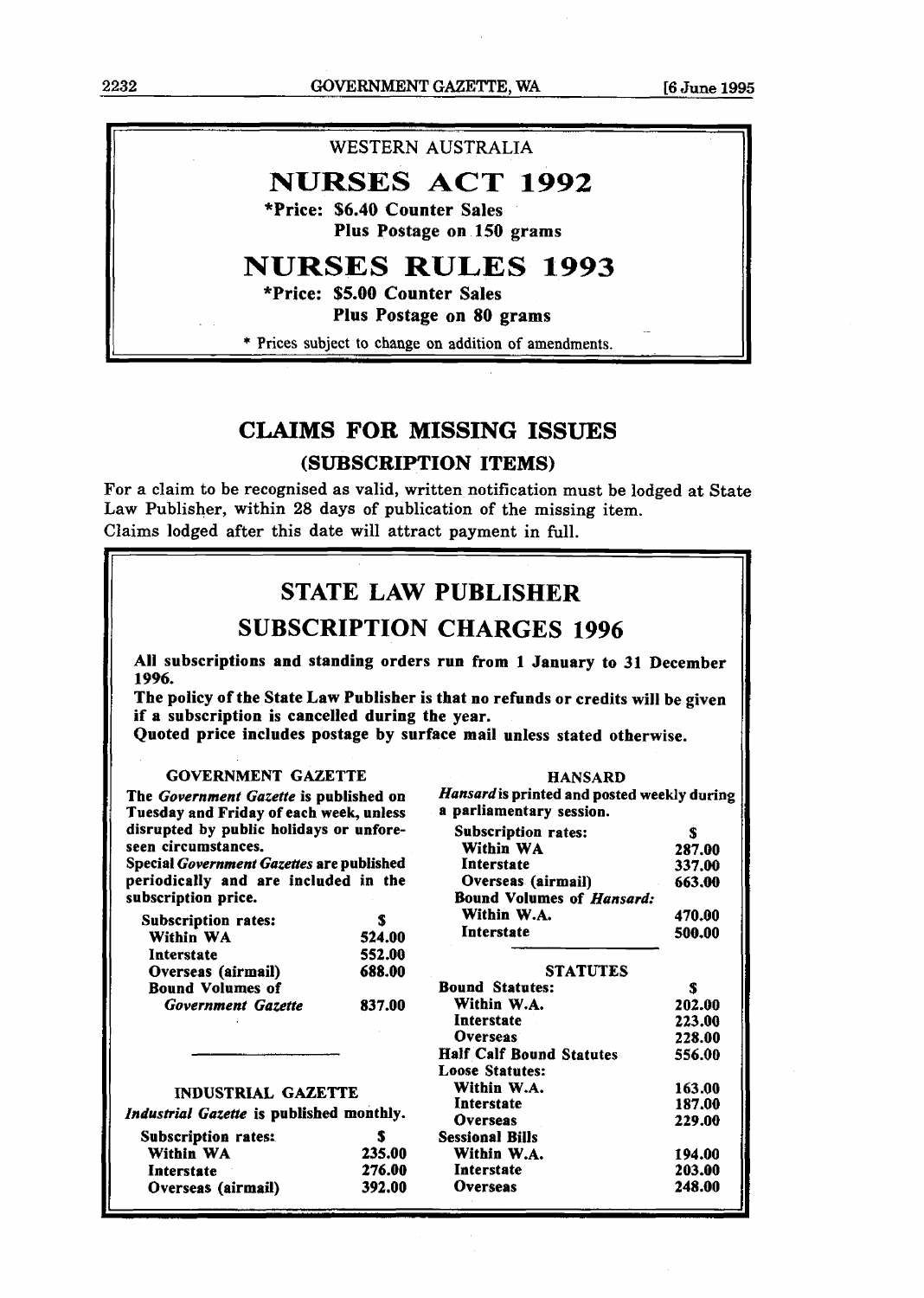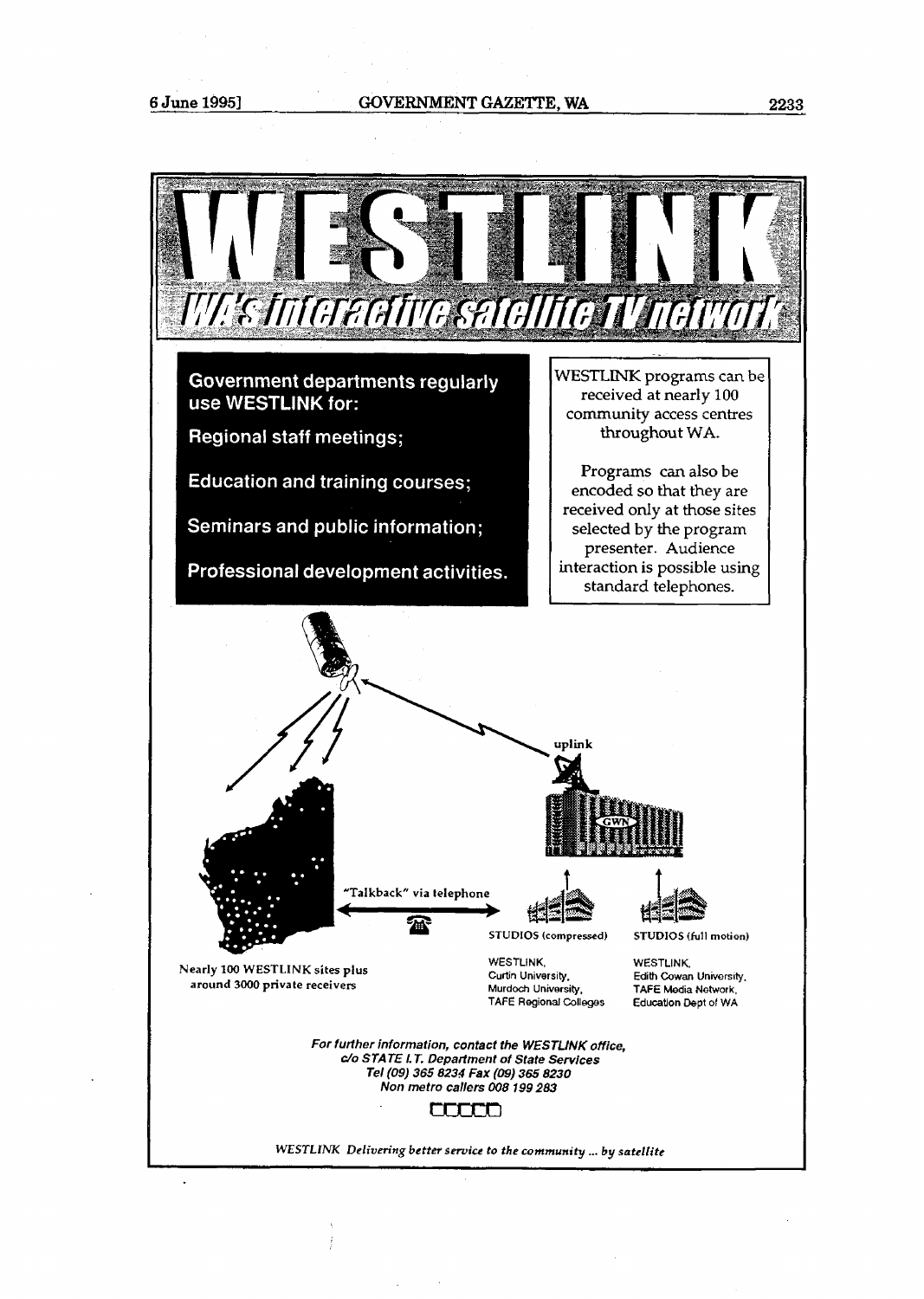## **STATE** LAW PUBLISHER

|                 | <b>AT LAST!</b><br>INSTANT ACCESS TO W.A. STATUTES                                                                                                                       |
|-----------------|--------------------------------------------------------------------------------------------------------------------------------------------------------------------------|
|                 | <b>LAWENEI</b><br><b>WESTERN</b><br>AUSTRALIA                                                                                                                            |
|                 | <b>ON-LINE COMPUTER ACCESS TO WESTERN</b><br>AUSTRALIAN STATUTORY AND GOVERNMENT<br><b>INFORMATION</b>                                                                   |
|                 | "THE COMPLETE ON-LINE SOLUTION"                                                                                                                                          |
|                 | • Australian text retrieval software fully supported in WA<br>including user training & Help Desk service                                                                |
|                 | • Access to current legislation                                                                                                                                          |
|                 | • Simple, user friendly design, providing easy access by most<br>hardware/software configurations                                                                        |
|                 | • Competitive \$1.95 per minute access charge                                                                                                                            |
|                 | SUBSCRIBE TODAY - CONTACT STATE LAW PUBLISHER                                                                                                                            |
|                 | TEL: (09) 383 8821 Fax: (09) 383 8888 22 Station Street Wembley WA 6014                                                                                                  |
|                 |                                                                                                                                                                          |
|                 | I wish to find out more about LAW-NET Western Australia! PLEASE rush me a LAW-NET<br>Western Australia brochure and APPLICATION and AGREEMENT FORM today!                |
|                 |                                                                                                                                                                          |
|                 |                                                                                                                                                                          |
|                 |                                                                                                                                                                          |
| <b>SEND TO:</b> | <b>REPLY PAID SERVICE 191</b><br>Marketing Manager, LAW-NET Western Australia<br>STATE LAW PUBLISHER, Department of State Services<br>22 Station Street, WEMBLEY WA 6014 |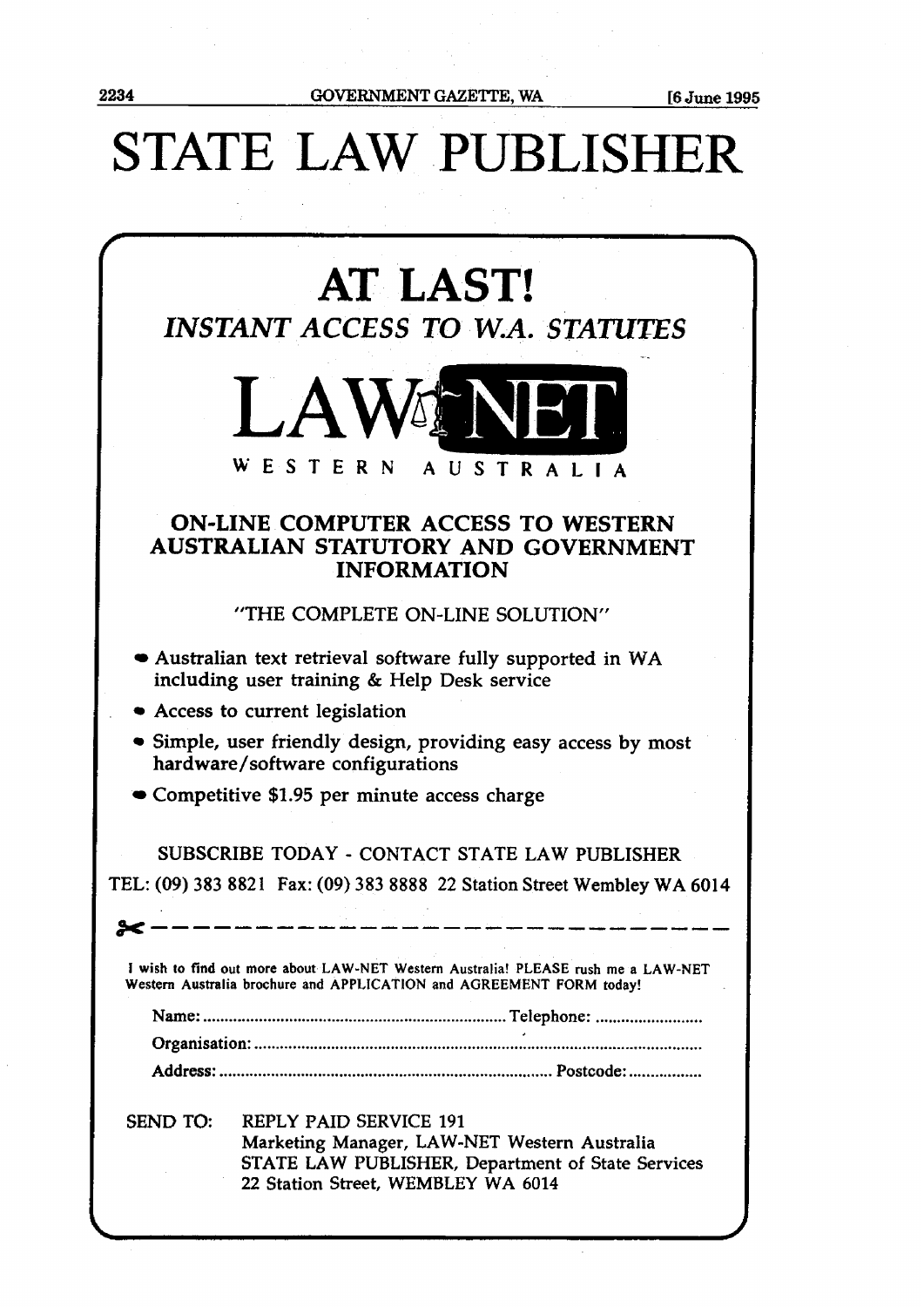# ' **PERTH OBSERVATORY**



## THE W.A. SPECIALISTS IN ASTRONOMICAL Research & Educational Astronomy PUBLIC TOURS **(DAY** & NIGHT) FIELD NIGHTS, LECTURES Astronomical Information

Astronomical Handbook Sun rise & set; Moon rise & set Legal advice Chronometer calibration Astronomical souvenirs **SERVING WESTERN AUSTRALIA SINCE 1896** 

WALNUT ROAD, BICKLEY **6076**  TELEPHONE **293** 8255 FAX **2938138** 

ASTRONOMY IS LOOKING UP